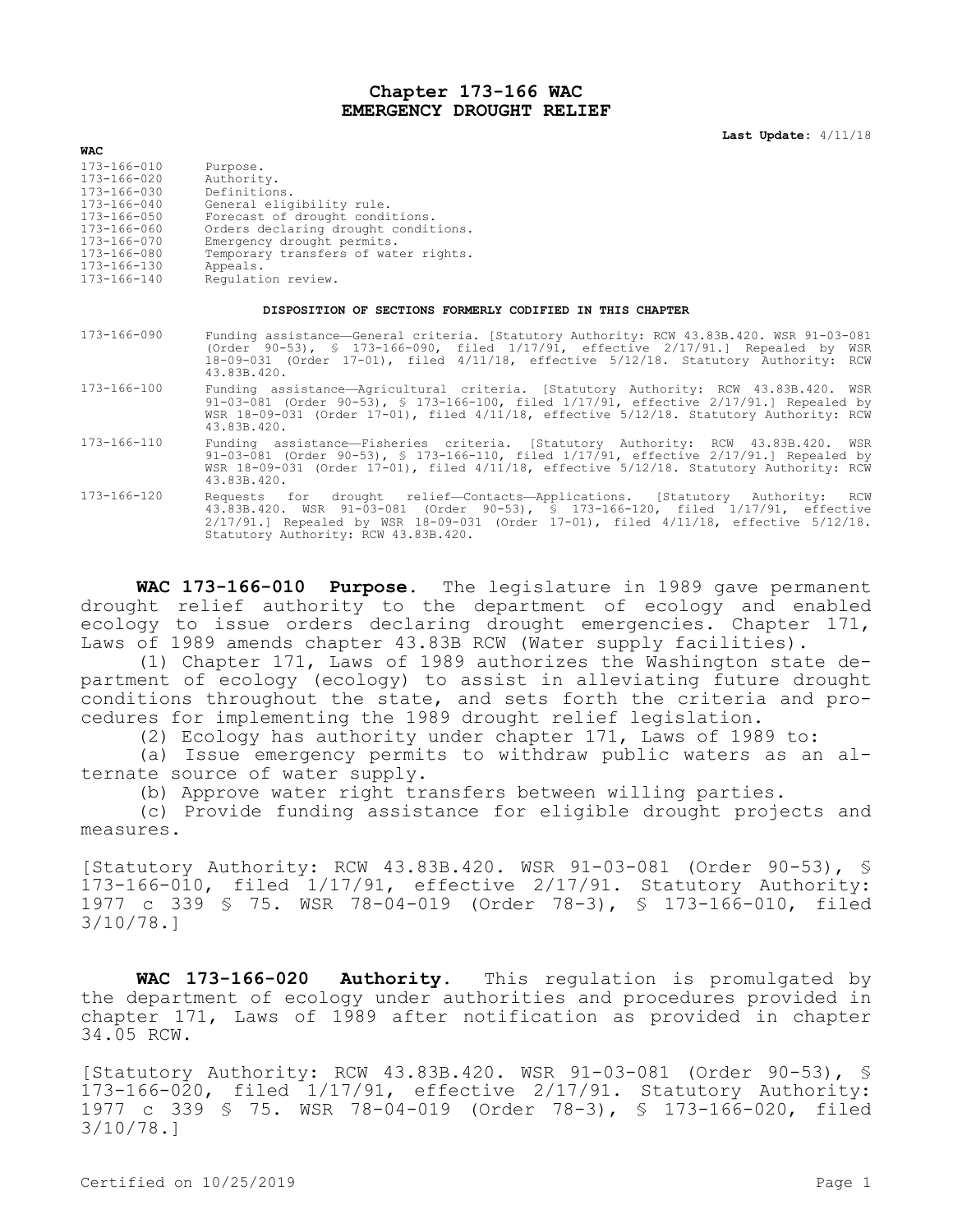## **WAC 173-166-030 Definitions.** As used in this chapter:

(1) "Ecology" is the department of ecology.

(2) "Drought conditions" are water supply conditions where a geographical area or a significant part of a geographical area is receiving, or is projected to receive, less than seventy-five percent of normal water supply as the result of natural conditions and the deficiency causes, or is expected to cause, undue hardship to water users within that area.

(3) "Essential minimum" for the fisheries resource is:

(a) That amount of water or flow rate established as a regulation adopted by ecology pursuant to RCW 90.22.020 or 90.54.050;

(b) That amount of water or flow placed as a proviso on a water right permit or certificate; or

(c) That amount of water or flow established on an interim basis to assure the maintenance of fisheries requirements. Such a determination will be made by ecology, in consultation with, among others, the department of fish and wildlife, any concerned federal agencies and affected Indian tribes.

(4) "Executive water emergency committee (EWEC)" is a committee, chaired by the governor's office, including members of state, local, and federal agencies which reviews water supply information provided by the water supply availability committee and determines potential effects of water shortages upon the state of Washington. Affected Indian tribes will be invited to participate.

(5) "Geographical area" is an area within the state of Washington which can be described either by natural or political boundaries and which can be specifically identified in an order declaring a drought emergency. Examples of specific geographical areas include, but are not limited to:

(a) The state of Washington.

(b) Counties.

(c) Water resource inventory areas (WRIAs) as defined in chapter 173-500 WAC.

(d) Individual watersheds which constitute only a portion of a WRIA but whose boundaries can be topographically described.

(e) Groundwater management areas and subareas as defined in chapter 173-100 WAC.

(f) Designated sole source aquifers.

(g) Combinations of the above areas.

(6) "Normal water supply" is for the purpose of determining drought conditions, the median amount of water available to a geographical area, relative to the most recent thirty-year base period used to define climate normals. The determination of drought conditions will consider seasonal water supply forecasts, other relevant hydro-meteorological factors (e.g., precipitation, snowpack, soil moisture, streamflow, and aquifer levels) and also may consider extreme departures from normal conditions over subseasonal time frames.

(7) "Previously established activities" include:

(a) The irrigation of a specified number of acres, using reasonably efficient practices, under a valid water right permit or certificate, or a supported registered water right claim.

(b) Those fish-management activities presently employed to maintain the fisheries resource. The resource itself must neither be restored nor enhanced by drought relief actions available under the provisions of this chapter.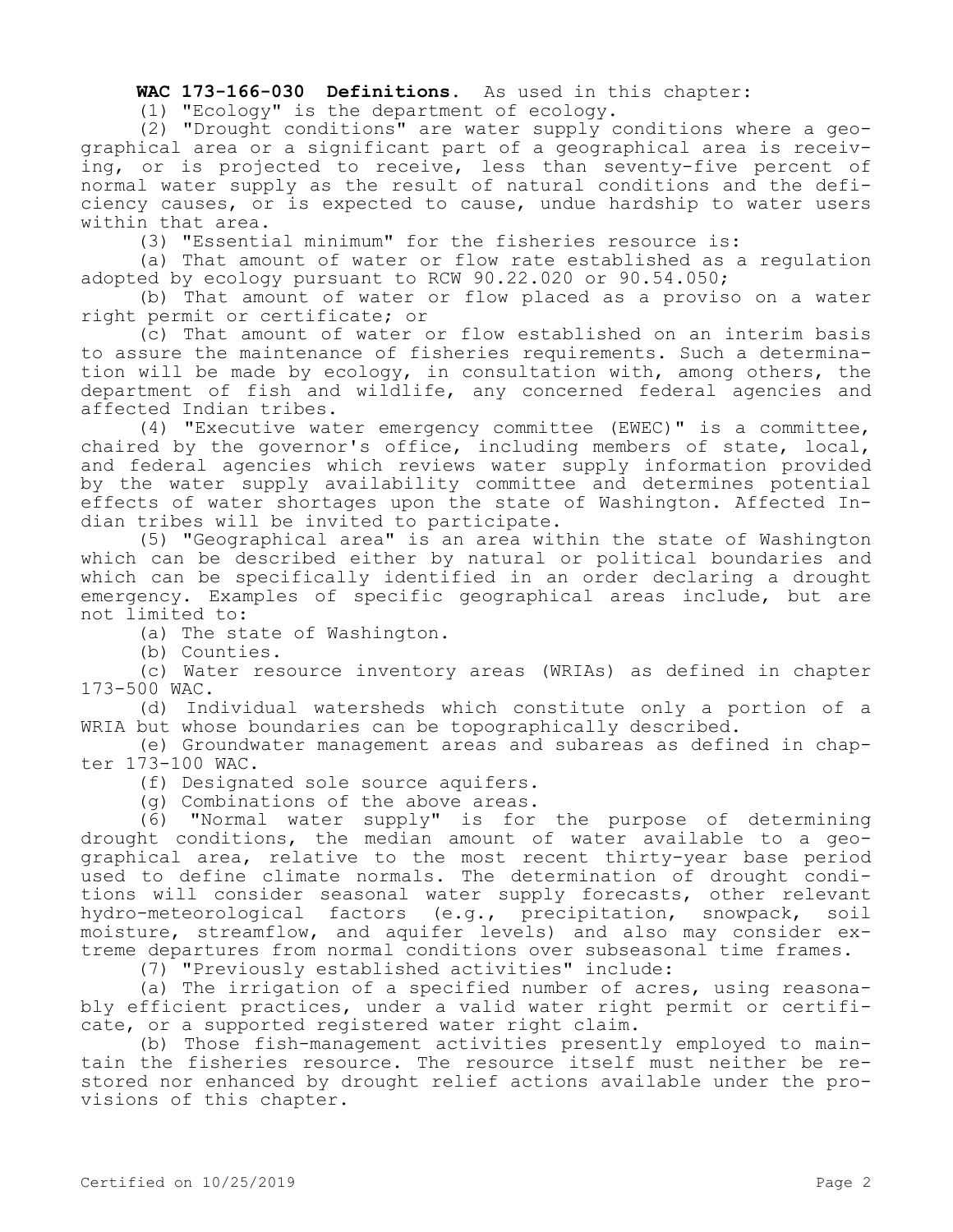(c) The delivery of water by public and private entities through existing supply systems to present populations, areas, and/or facilities for purposes that are nonagricultural and nonfishery related.

(8) "Reasonably efficient practices" are those practices including, but not limited to, methods of conveyance, use, and disposal of water which are reasonable and appropriate under the circumstances to bring about water use efficiency as determined by an area-specific application of criteria identified by ecology, which may include, among others:

(a) Customary practices in the area;

(b) Reasonableness of any facilities at the time of installation;

(c) Cost of improvements and impacts of the costs of upgrading facilities on the continued use of water by an appropriator;

(d) Changes in water use practices and technology; and

(e) Impact of alternative water use practices on other water uses and the environment.

(9) "Supported registered water right claim" is a registered water right claim which includes sufficient evidence to satisfy ecology that a valid water right would be confirmed should the claim be adjudicated. Applications made for emergency drought permits or water transfers under this chapter must incorporate, either by reference or inclusion, necessary information to enable ecology to make an informed determination with respect to the claim. Such information may include, but is not limited to:

(a) Documentation of continuous historical exercise of the claimed right;

(b) Historical maps depicting the historical means of irrigation and the areas covered by the claimed right;

(c) Legal documentation, including any previous court or administrative board decisions, which addresses the historical nature and extent of the claimed right;

(d) "Old-timer" testimony which addresses the historical nature and extent of the claimed right.

(10) "Water supply availability committee (WSAC)" is a committee, with a core membership consisting of ecology, the National Weather Service, the Natural Resources Conservation Service, the U.S. Geological Survey, the U.S. Bureau of Reclamation, and other federal agencies involved in water supply forecasting, which reviews pertinent hydrological and meteorological information and assesses water supply conditions for the state of Washington.

[Statutory Authority: RCW 43.83B.420. WSR 18-09-031 (Order 17-01), § 173-166-030, filed 4/11/18, effective 5/12/18; WSR 91-03-081 (Order 90-53), § 173-166-030, filed 1/17/91, effective 2/17/91. Statutory Authority: 1977 c 339 § 75. WSR 78-04-019 (Order 78-3), § 173-166-030, filed 3/10/78.]

**WAC 173-166-040 General eligibility rule.** (1) Applications for emergency drought permits, water transfers, or funding assistance made under this chapter will be processed only for previously established activities in a geographical area declared to be suffering from drought conditions. Where required by law, such activities must be conducted under a valid water right permit, certificate, or supported registered water right claim.

(2) Applications will be processed if the water user is receiving, or is projected to receive, less than seventy-five percent of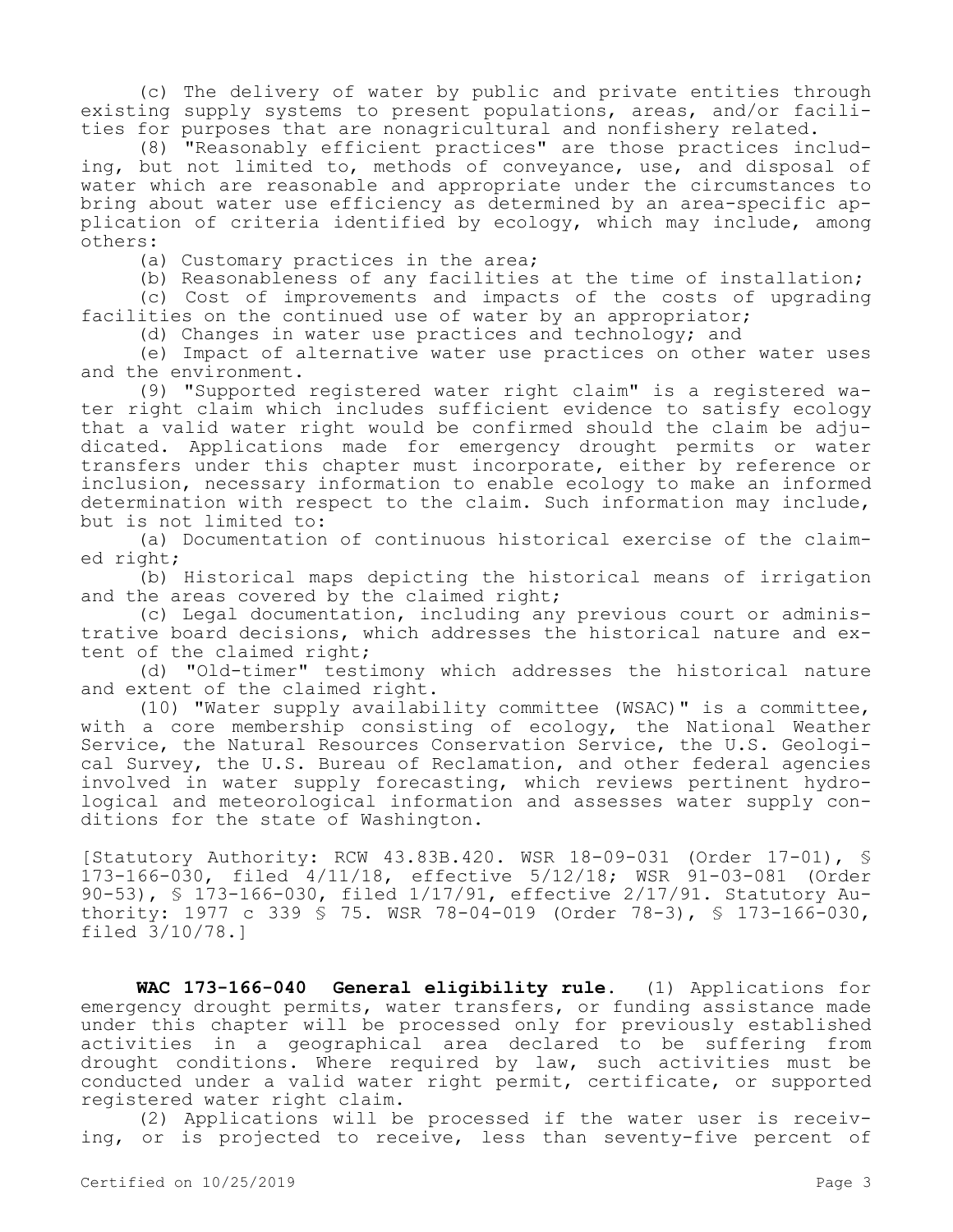normal water supply for the previously established activity and experiencing or expected to experience undue hardship as a result.

(3) All permits and approvals issued under this chapter will be subject to existing rights.

(4) Water obtained through the issuance of temporary permits or water right transfers must be put to beneficial use in lieu of water which is unavailable because of drought conditions.

(5) All permits and approvals issued under this chapter will be of a temporary nature and will contain an expiration date.

[Statutory Authority: RCW 43.83B.420. WSR 18-09-031 (Order 17-01), § 173-166-040, filed 4/11/18, effective 5/12/18; WSR 91-03-081 (Order 90-53), § 173-166-040, filed 1/17/91, effective 2/17/91. Statutory Authority: 1977 c 339 § 75. WSR 78-04-019 (Order 78-3), § 173-166-040, filed 3/10/78.]

**WAC 173-166-050 Forecast of drought conditions.** (1) Whenever it appears to the department of ecology that drought conditions as defined in WAC 173-166-030(2) either exist or are forecast to occur, ecology will consult with the state's water supply availability committee (WSAC) or its successor. Other appropriate sources of water supply information, such as the Columbia River water management group, the U.S. Army Corps of Engineers, and other water managers, may be consulted by the WSAC as needed.

(2) Ecology may solicit input from local authorities to aid ecology in determining the anticipated level of hardship and will make that information available to the executive water emergency committee (EWEC).

(3) Should the WSAC determine that a geographical area is receiving, or is likely to receive, seventy-five percent or less of its normal water supply, it will advise the EWEC and the Indian tribes within the area. The EWEC will then make a determination as to whether or not undue hardships will occur as a result of the shortage.

(4) Should the EWEC determine that an area will suffer undue hardship as a result of a reduced water supply, it will submit a recommendation to that effect to the governor for written approval. Affected Indian tribes will be notified at the time such a recommendation is submitted.

(5) Upon securing the written approval of the governor, ecology will then issue an order declaring a geographical area to be suffering from drought conditions and publish that order in a newspaper of general circulation in the area affected by the order.

[Statutory Authority: RCW 43.83B.420. WSR 18-09-031 (Order 17-01), § 173-166-050, filed 4/11/18, effective 5/12/18; WSR 91-03-081 (Order 90-53), § 173-166-050, filed 1/17/91, effective 2/17/91. Statutory Authority: 1977 c 339 § 75. WSR 78-04-019 (Order 78-3), § 173-166-050, filed 3/10/78.]

**WAC 173-166-060 Orders declaring drought conditions.** (1) If the department of ecology determines that a geographical area is suffering from drought conditions, it may, upon the advice of the WSAC, with the concurrence of the EWEC, and the written approval of the governor, issue an order to that effect.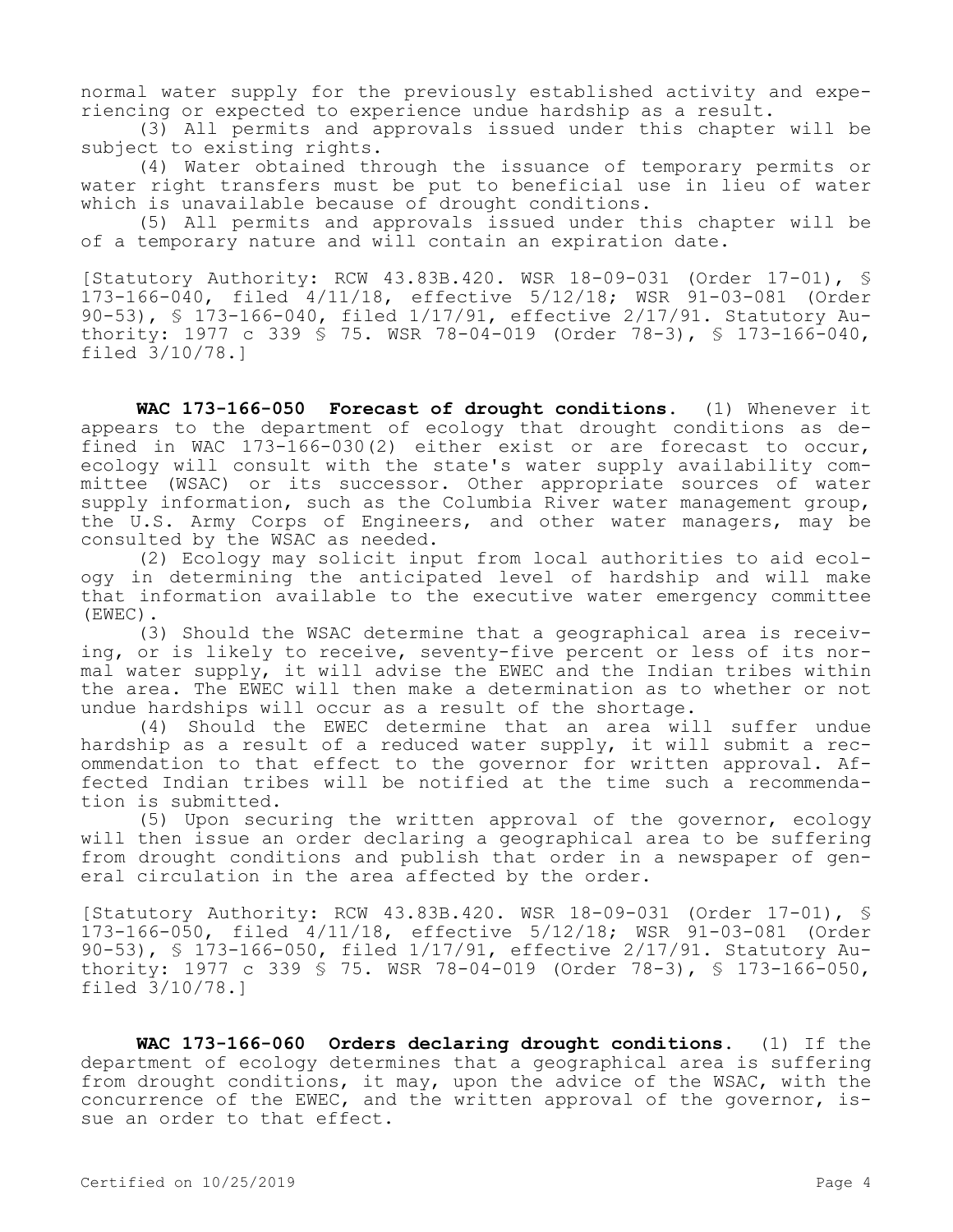(2) The order declaring drought conditions for a geographical area must contain the following elements:

(a) A description of the geographical area which is being so designated.

(b) The facts leading to the issuance of the order.

(c) The statutory authority upon which the order is being issued.

(d) The commencement date and termination date of the order. The termination date may be no later than one calendar year from the date the order is issued.

(e) Brief descriptions of the emergency actions which are possible under the order.

(f) Provisions for the termination of withdrawals if essential minimum flows are jeopardized.

(3) Ecology must publish the order declaring a geographical area to be suffering from drought conditions in a newspaper of general circulation in the area affected by the order.

(4) Persons may file written protest as to the contents of the order with ecology. Ecology will have fifteen calendar days from the date of receipt of the protest in which to consult with members of WSAC, EWEC, and the governor and to make a determination as to its validity.

(5) A person who believes that an area should be declared to be suffering from drought conditions may petition ecology for such a declaration. Upon the receipt of such a petition, ecology will have fifteen calendar days from the date of receipt of the petition in which to make a determination as to its validity, using the procedure specified in WAC 173-166-050, and provide a decision to the applicant. The petition should contain the following information:

(a) A description of the geographical area which is being requested for designation.

(b) The nature of the relief sought in requesting such a designation.

(c) The facts upon which the petition is based.

(6) Orders declaring areas to be suffering from drought conditions may, with the written approval of the governor, be amended one or more times to change the termination date, provided that the termination date of the order, as amended, is no more than two calendar years from the date the order is first issued.

(7) Orders declaring areas to be suffering from drought conditions may be issued for different areas of the state and sequentially for the same area if drought conditions persist.

[Statutory Authority: RCW 43.83B.420. WSR 18-09-031 (Order 17-01), § 173-166-060, filed 4/11/18, effective 5/12/18; WSR 91-03-081 (Order 90-53), § 173-166-060, filed 1/17/91, effective 2/17/91. Statutory Authority: 1977 c 339 § 75. WSR 78-04-019 (Order 78-3), § 173-166-060, filed 3/10/78.]

**WAC 173-166-070 Emergency drought permits.** Ecology may allow water users to obtain water from alternate sources during drought conditions. To accomplish this, ecology may issue emergency drought permits authorizing withdrawals of groundwater and surface water, including dead storage in reservoirs. Permits will be processed under the following criteria: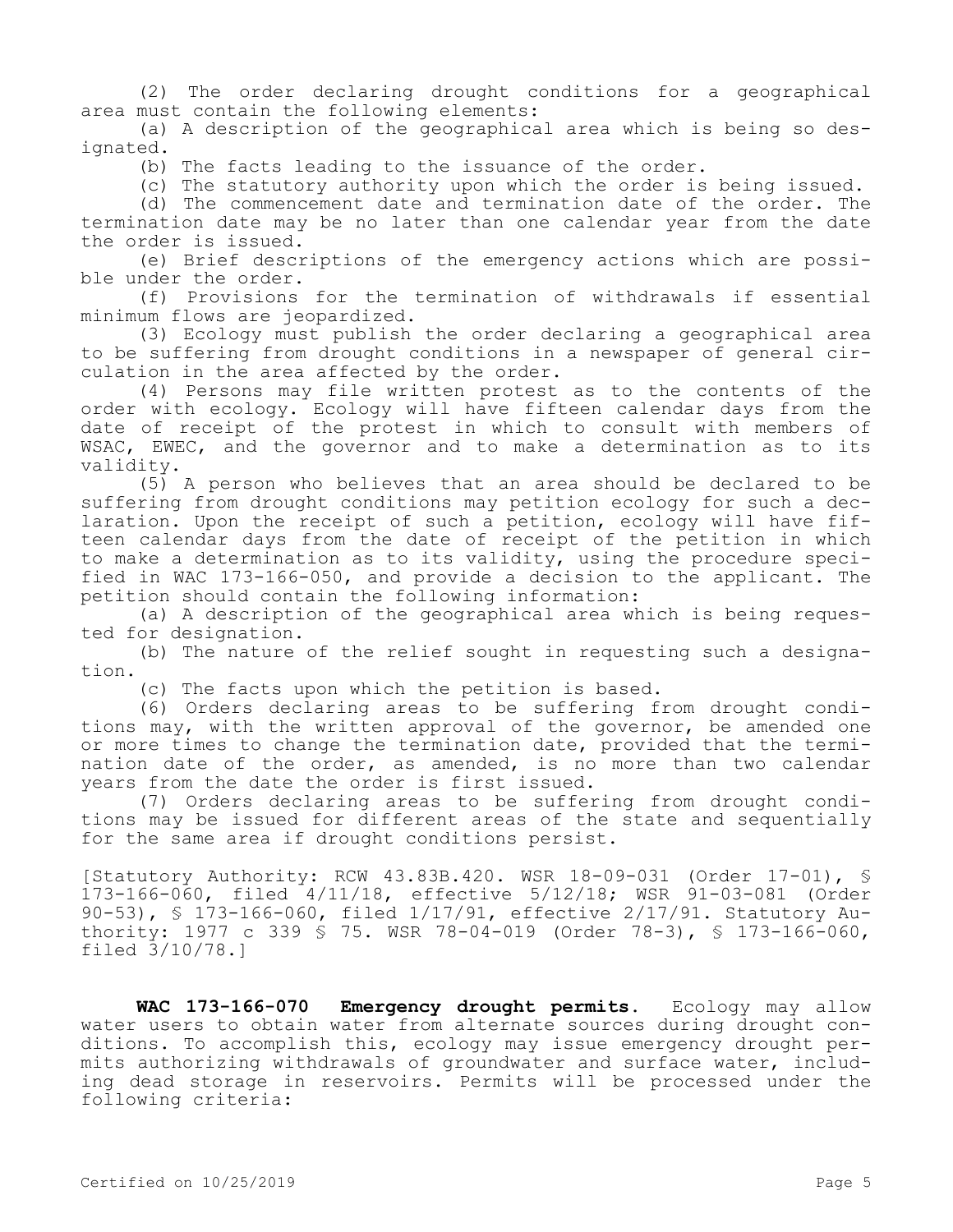(1) Applicants must be conducting a previously established activity within a geographical area declared to be suffering from drought conditions.

(2) An application will be processed if the water user is receiving, or is projected to receive, less than seventy-five percent of normal water supply, as the result of natural drought conditions, for the previously established activity and experiencing, or is expected to experience, undue hardship as a result.

(3) Ecology, plus all state and local agencies with authority to issue permits or other authorizations in connection with emergency actions authorized under the provisions of this chapter, will have fifteen calendar days from the date of receipt of the respective application(s) in which to provide a decision to the applicant. Agencies with authority to review applications for emergency drought permits, such as under RCW 75.20.050, and affected Indian tribes will have fifteen calendar days from the date ecology receives the application in which to provide ecology with an opinion as to any effects of the proposed withdrawal.

(4) Waters authorized to be withdrawn must be used in relation to a previously established activity as defined in this chapter. The permit must not cover irrigation of new lands, restoration or enhancement of the fisheries resource, or a new water use than practiced in the past by individuals, private entities, or public bodies.

(5) Emergency drought permits may authorize replacing all or a portion of the normal supply that is unavailable due to drought, but cannot increase authorized use.

(6) The withdrawal must not reduce flows or levels below essential minimums necessary to assure the maintenance of fisheries requirements and to protect federal and state interests including, but not limited to, power generation, navigation, water quality, and existing water rights.

(7) Emergency drought permits issued under this chapter will be temporary in nature and must expire no later than the expiration date of the order declaring the area in which the permitted activity is authorized to be suffering from drought conditions.

(8) Priority will be given to domestic and irrigation uses of water for any emergency withdrawals authorized under this chapter.

(9) Emergency drought permits issued under this chapter must contain provisions for termination should the withdrawal reduce flows or levels below essential minimums as defined in this chapter.

(10) To expedite the issuance of emergency drought permits, ecology is authorized to process the applications and issue the permits without compliance with requirements for:

(a) Notice of newspaper publication.

(b) The State Environmental Policy Act.

[Statutory Authority: RCW 43.83B.420. WSR 18-09-031 (Order 17-01), § 173-166-070, filed 4/11/18, effective 5/12/18; WSR 91-03-081 (Order 90-53), § 173-166-070, filed 1/17/91, effective 2/17/91. Statutory Authority: Chapters 43.83B and 43.27A RCW. WSR 88-13-037 (Order 88-11), § 173-166-070, filed 6/9/88.]

**WAC 173-166-080 Temporary transfers of water rights.** (1) Ecology may approve emergency water right changes in order to effect a transfer of water between willing parties. Water right changes can include purpose of use, place of use, and point of diversion.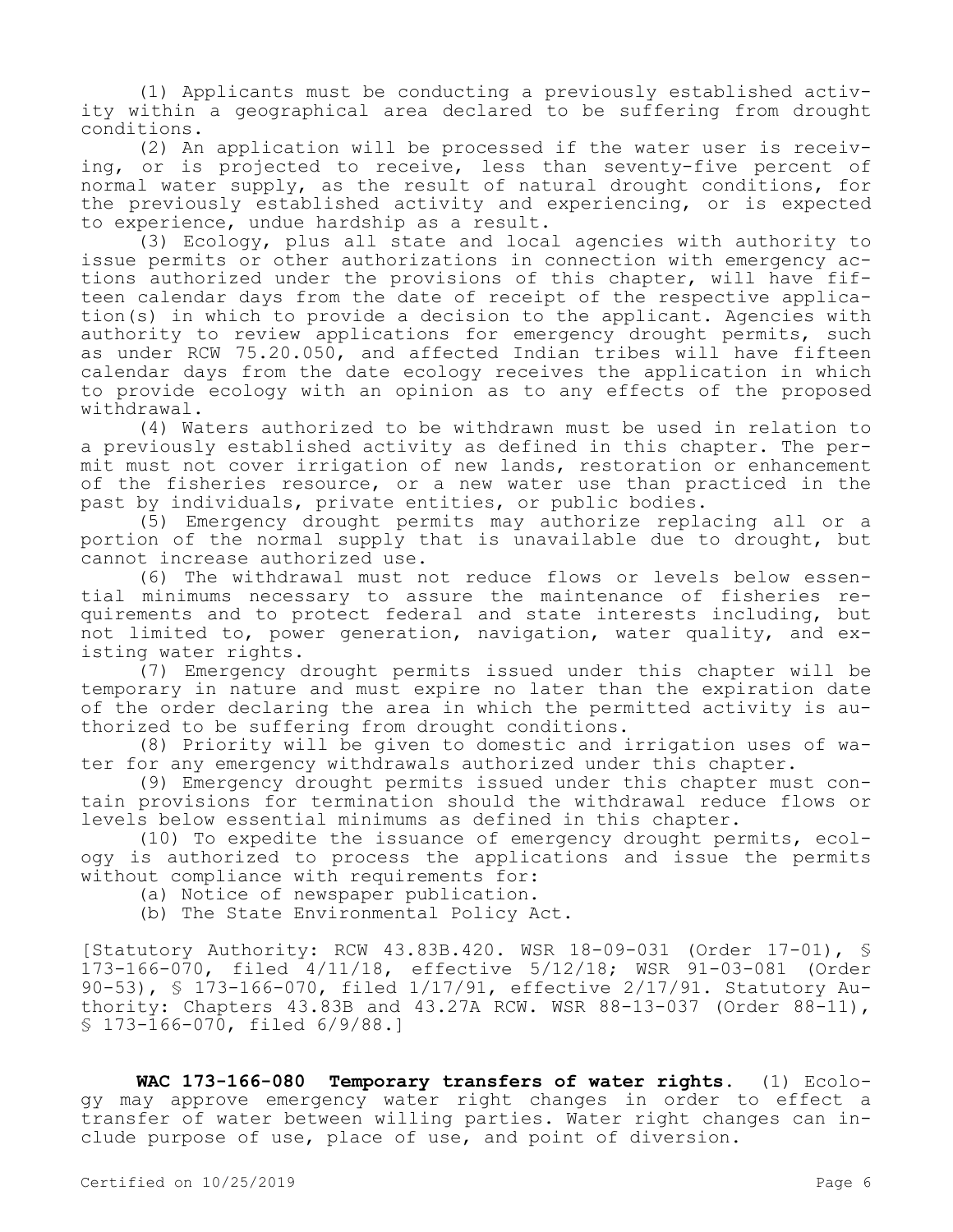(2) Examples of possible water right transfers include, but are not limited to, the following situations:

(a) A water right holder may choose to reduce irrigated acreage and transfer the unused water to another water right holder whose normal water supply is decreased by drought conditions. The acreage irrigated with transferred water on the second parcel may not exceed the acreage reduction on the first parcel.

(b) A water right holder may transfer a water right from an outof-stream use to an instream use.

(c) Municipalities or other public bodies may transfer water between one another.

(3) Requests for water right transfers will be processed under the following criteria:

(a) Applicants must be conducting a previously established activity within a geographical area declared to be suffering from drought conditions.

(b) An application for a water right transfer will be processed if the recipient water user is receiving, or is projected to receive, less than seventy-five percent of normal water supply, as the result of natural drought conditions, for the previously established activity and experiencing, or is expected to experience, undue hardship as a result.

(c) All approvals by ecology for water right transfers under this chapter will be temporary in nature and will be for the purpose of alleviating drought conditions. These approvals must terminate no later than the expiration date of the order which declares the area to be suffering from drought conditions.

(d) Water right transfers between willing parties may be approved when an emergency exists only if such a transfer will not affect existing rights whatsoever, or reduce flows or levels below essential minimums, or adversely affect federal and state interests including, but not limited to, power generation, navigation, and water quality.

(e) Water rights may be transferred within areas declared to be suffering from drought conditions. Water rights may also be transferred from outside an area declared to be suffering from drought conditions into an area declared to be suffering from drought conditions, provided such a transfer of water is physically possible and is consistent with the provisions of RCW 90.03.380, 90.03.390, and 90.44.100. Water rights will not be transferred from within an area declared to be suffering from drought conditions to outside that area.

(f) To expedite water transfers during drought conditions, ecology can approve temporary changes in water rights without compliance with requirements for:

(i) Notice of newspaper publication.

(ii) The State Environmental Policy Act.

(g) In those cases where temporary water transfers require court approval while general adjudication proceedings are ongoing, ecology will assist the court in coordination, maintaining communications, and providing technical assistance when requested.

(h) The temporary changing of a water right under this chapter will not be admissible as evidence in either supporting or contesting the validity of water claims in a general adjudication of water rights in the state of Washington.

(i) Ecology, plus all state and local agencies with authority to issue permits or other authorizations in connection with emergency actions authorized under the provisions of this chapter, will have fifteen calendar days from the date of receipt of the respective applica